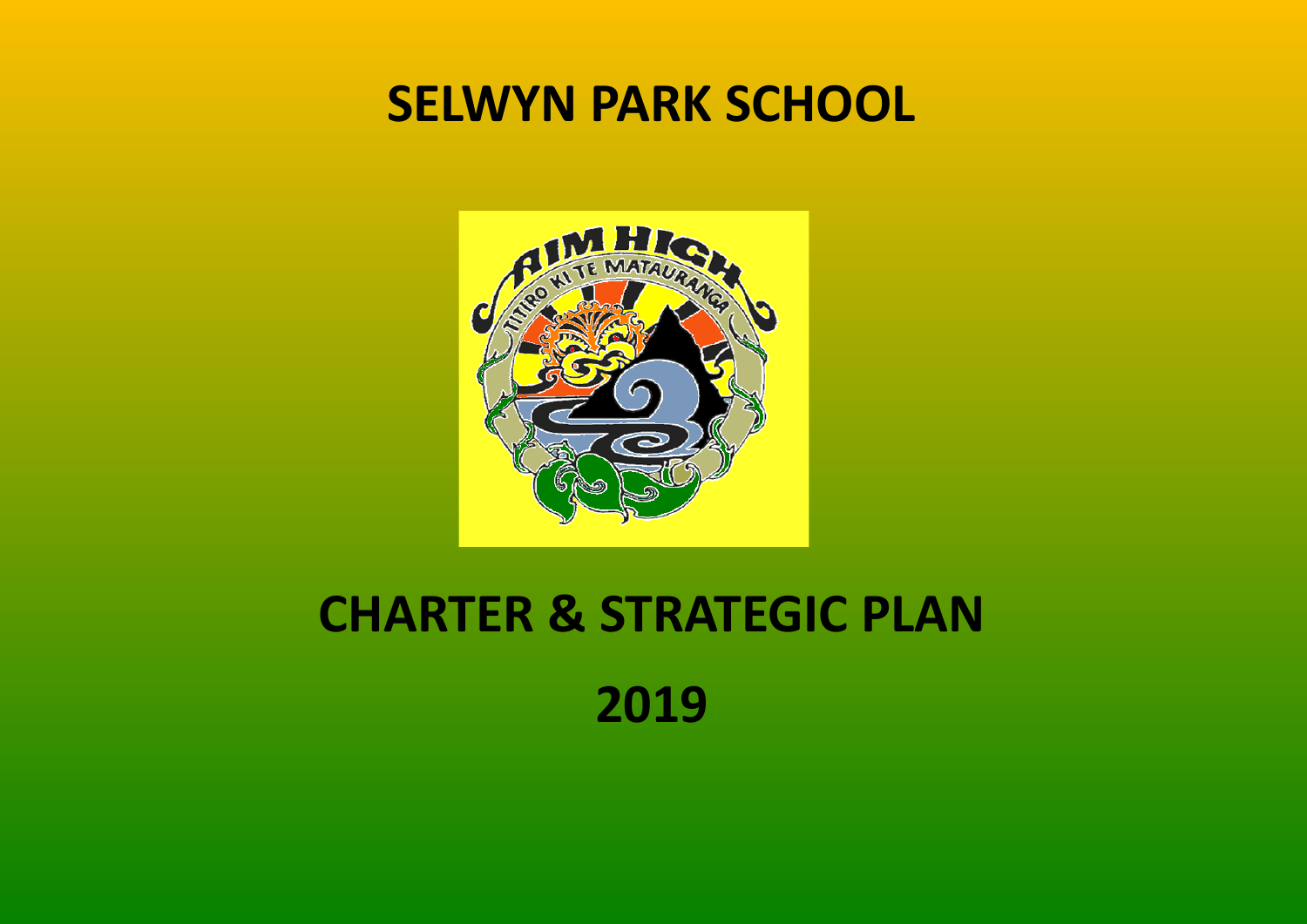

Pepeha-Maori Ko Toka Toka te maunga! Ko Wairoa Te Awal Ko Poko poko te Taniwha! Hoeroa te ngaru, Rangiriri te rakau Whakangautai Te Rakau! Te Rangitira Ko Toka Toka, Ko Maungaraho Ko Tutamoe, Ko Tangihua nga Whare o te Kura No te Tai Tokerau te Rohe! Ko Herewini Paaka te Kura! Titiro ki te Matauranga, Titiro ki te Aniwaniwa!

He aha te mea nui o te Ao ? He Tangata, He Tangata He Tangata No reira Tena Koutou Tena Koutou Tena Koutou Katoa

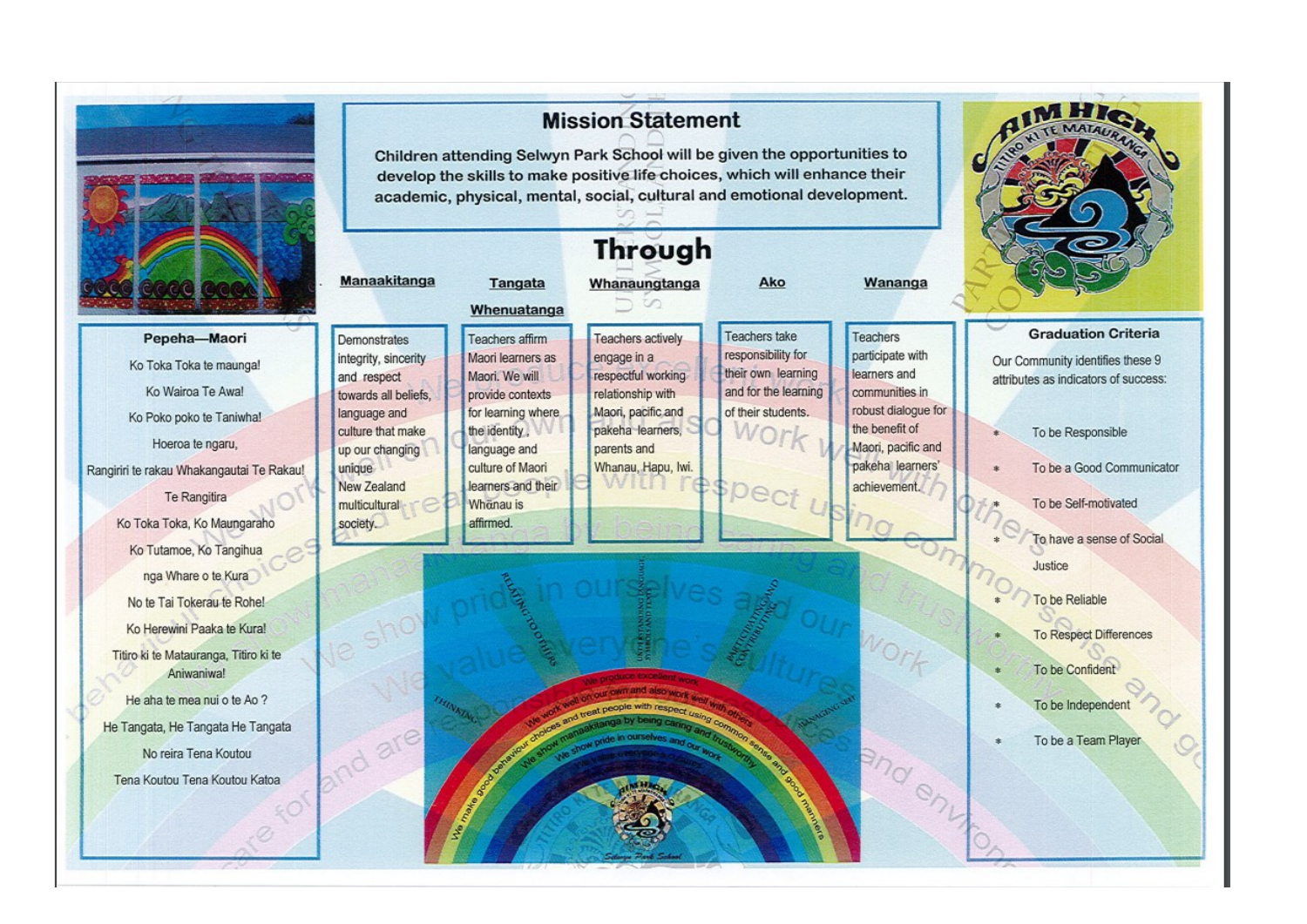#### **SELWYN PARK SCHOOL CHARTER**

### **"AIM HIGH" Titiro Ki Te Matauranga**

**STRATEGIC PLAN**

| <b>Local Curriculum Goals</b>                                                                                                          | <b>The New Zealand Curriculum</b> | <b>Behaviour Goals</b>                                                                                                          |
|----------------------------------------------------------------------------------------------------------------------------------------|-----------------------------------|---------------------------------------------------------------------------------------------------------------------------------|
| To ensure each year that aspects of North-<br>ern Wairoa culture and geography are includ-<br>ed in classroom programmes.              |                                   | The staff and BOT are committed to a consistent,<br>firm standard of discipline across the school.                              |
| To encourage local people to share their<br>knowledge and skills with our pupils.                                                      |                                   | The School Success Rainbow provides the tem-<br>plate for expected behaviour and is used to re-<br>ward positive examples       |
| To provide the senior pupils with oppor-<br>tunity to be part of a school performing arts<br>group, choir or orchestra.                | <b>See Selwyn</b>                 |                                                                                                                                 |
| Each year to provide parents with an exhi-<br>bition day where displays of children's work<br>can be viewed.                           | <b>Park School</b>                | <b>Treaty of Waitangi Goals:</b>                                                                                                |
| To promote sportsmanship through the<br>involvement of students in physical education<br>and some sporting endeavour, either individu- | <b>Curriculum Im-</b>             | We recognize the importance of Te Reo and<br>Tikanga Maori.                                                                     |
| al or in a team.<br>Each child aims to do their personal best                                                                          | plementation                      | The School endeavours to provide instruction<br>in Te Reo and Tikanga, in line with the re-<br>sources we have available to us. |
| To encourage greater parental involve-<br>ment in the school.<br>To celebrate all the cultures of all the chil-                        | <b>Document</b>                   | Following whanau Maori consultation, the B.O.T.<br>will continue to investigate the setting up of a<br><b>Bilingual Unit</b>    |
| dren that attend the school.                                                                                                           |                                   |                                                                                                                                 |

#### **INCORPORATING THE NATIONAL EDUCATION GOALS**

Charter reviewed in consultation with the school community (including Maori) through newsletters. Charter reviewed by Board and minuted

Next Review **Reviewed and Ratified Term 1 2016** CHAIRPERSON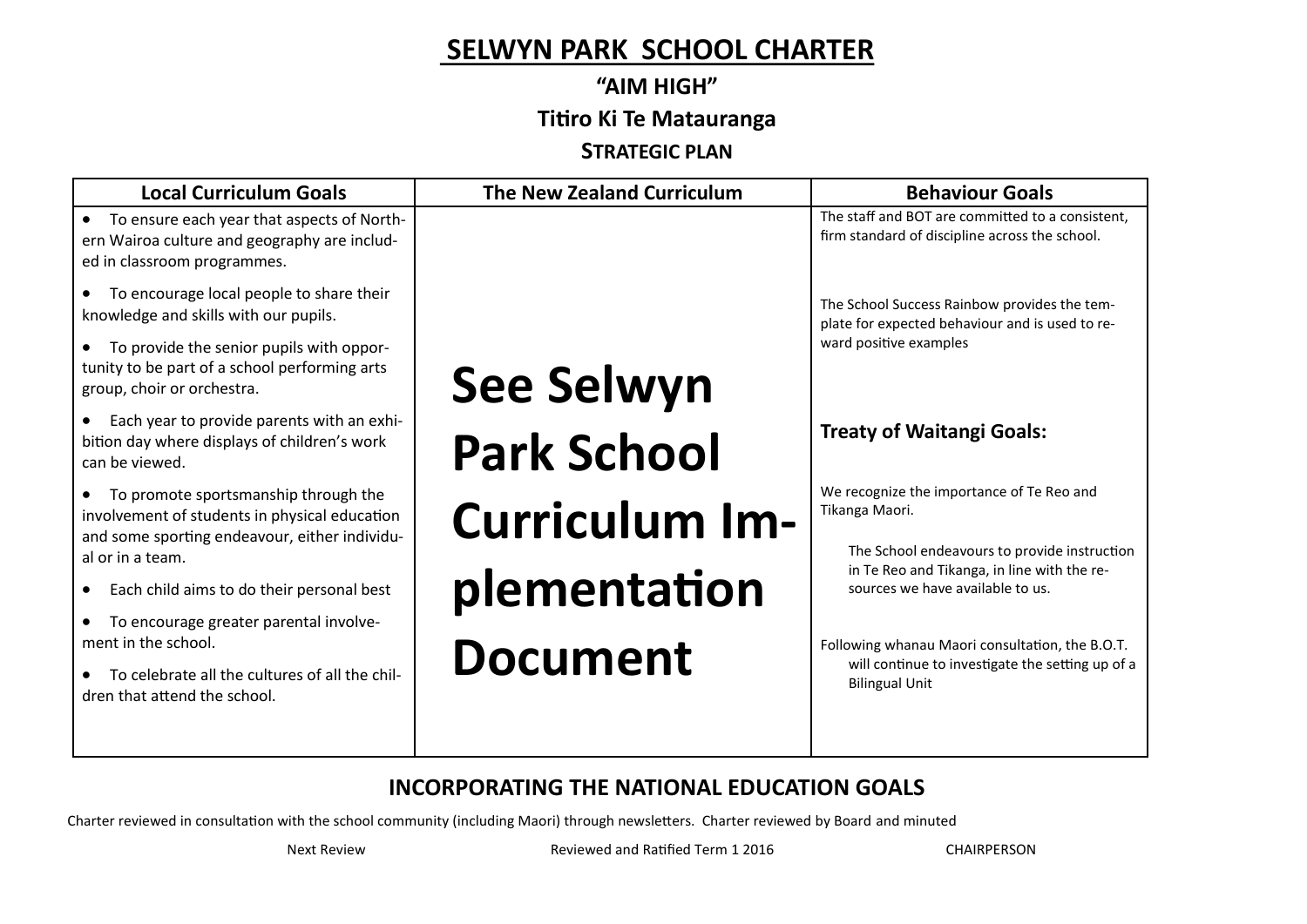#### **Selwyn Park School Strategic Plan 2019-2021 AIM HIGH TITIRO KI TE MATAURANGA**

| <b>STRATEGIC DIRECTION</b>                                                                                                                                                                                                                                                | <b>2019 PRIORITIES</b>                                                                                                                                                                                                                                       | <b>2020 PRIORITIES</b>                                                                                                                                                                                                                                               | <b>2021 PRIORITIES</b>                                                                                                                                                                                                                                                                                     |
|---------------------------------------------------------------------------------------------------------------------------------------------------------------------------------------------------------------------------------------------------------------------------|--------------------------------------------------------------------------------------------------------------------------------------------------------------------------------------------------------------------------------------------------------------|----------------------------------------------------------------------------------------------------------------------------------------------------------------------------------------------------------------------------------------------------------------------|------------------------------------------------------------------------------------------------------------------------------------------------------------------------------------------------------------------------------------------------------------------------------------------------------------|
| 1a/ Student Achievement:<br>95% of the children who start school as New<br>Entrants at Selwyn Park School, will achieve<br>or exceed the expected levels in Reading and<br>Maths at the end of their sixth year at S.P.S.                                                 | Assess children using the N.E. test, 6yr<br>Net and NUMPA test.<br>At the final assessment in yr 6 using Probe,<br>STAR, Gloss or NUMPA.<br>Gather data to enable this cohort of<br>children to be compared with their<br>achievement levels as N.E. in 2012 | Children to be assessed using the N.E.<br>test, 6yr Net and NUMPA test.<br>At the final assessment in yr 6 using Probe,<br>STAR, Gloss or NUMPA.<br>Gather data to enable this cohort of<br>children to be compared with their<br>achievement levels as N.E. in 2013 | Children to be assessed using the N.E. test, 6yr<br>Net and NUMPA test.<br>At the final assessment in yr 6 using Probe,<br>STAR, Gloss or NUMPA.<br>Achievement levels on N.E. in 2014<br>Gather data to enable this cohort of children to<br>be compared with their achievement levels as<br>N.E. in 2013 |
| b/ Check ALL pupils progress quarterly<br>(minimum) in Reading, Writing & Maths<br>from N.E., through to yr 6 and the results<br>reported to parents via Portfolios in Terms 1<br>& 3 and written reports in Terms 2 & 4.                                                 | Accelerate under achieving students<br>progress using recognised & robust<br>methods/programmes. Review the<br>previous years results for evidence of<br>added value and make changes as<br>required.                                                        | Accelerate under achieving students<br>progress using recognised & robust<br>methods/programmes. Review the<br>previous years results for evidence of<br>added value and make changes as<br>required.                                                                | Accelerate under achieving students progress<br>using recognised & robust methods/<br>programmes. Review the previous years results<br>for evidence of added value and make changes<br>as required.                                                                                                        |
| 2a/ Through their actions and attitudes, all<br>children moving on to Intermediate (yr 7)<br>contribute to achieving the school communi-<br>ties vision and mission, by demonstrating<br>high performance in at least 6 of the 9<br>components of the Graduation Profile. | Students in years 4, 5 & 6 self access<br>against the Graduation Profile. Class<br>teachers comment & discuss the self<br>assessment.<br><b>Explicit teaching of Graduation Profile</b><br>components.                                                       | Students in years 3,4,5 & 6 self access<br>against the Graduation Profile. Class<br>teachers comment/discuss the self<br>assessments.<br><b>Explicit teaching of Graduation Profile</b><br>components.                                                               | Students in years 3,4,5 & 6 self access against<br>the Graduation Profile. Class teachers com-<br>ment/discuss the self assessments.<br>Explicit teaching of Graduation Profile compo-<br>nents.                                                                                                           |
| b/ Consult with the community, staff and<br>students, to co-construct a guide/rubric to<br>assist teachers, students and parents have<br>the greatest understanding of what it means<br>to succeed in relation to the Graduation                                          | Use the self assessment of the students in<br>years 4, 5 & 6 for reporting to parents.<br>This document to be used as the base for<br>conversation at the mid year conference<br>and at the final report.                                                    | Use the Self Assessment of the students in<br>years, 3, 4, 5 & 6 for reporting to parents.<br>This document to be used as the base for<br>conversation at the mid year conference<br>and at the final report.                                                        | Use the Self Assessment of the students in<br>years, 3, 4, 5 & 6 for reporting to parents.<br>This document to be used as the base for<br>conversation at the mid year conference and at<br>the final report.                                                                                              |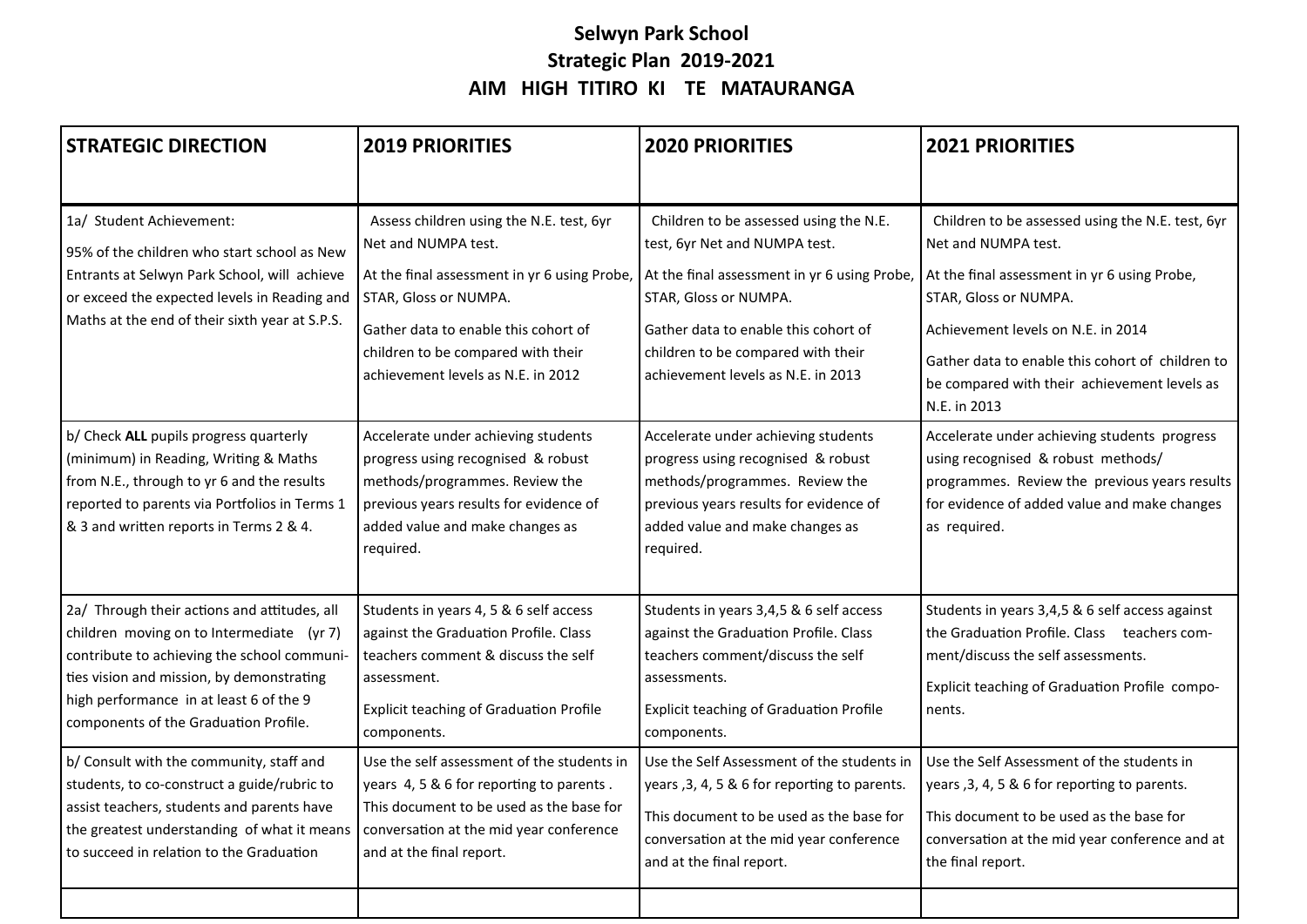#### **Selwyn Park School**

#### **Strategic Plan 2019-2021**

#### **AIM HIGH TITIRO KI TE MATAURANGA**

| <b>STRATEGIC DIRECTION</b>                                                                                                                   | <b>2019 PRIORITIES</b>                                                                                                                                                                                                                                                                 | <b>2020 PRIORITIES</b>                                                                                                                                                                           | <b>2021 PRIORITIES</b>                                                                                                                                                                           |
|----------------------------------------------------------------------------------------------------------------------------------------------|----------------------------------------------------------------------------------------------------------------------------------------------------------------------------------------------------------------------------------------------------------------------------------------|--------------------------------------------------------------------------------------------------------------------------------------------------------------------------------------------------|--------------------------------------------------------------------------------------------------------------------------------------------------------------------------------------------------|
| 3/ All staff are competent in applying the<br>indicators for cultural competency<br>(Tataiako) within our Multi-Cultural school<br>community | Review as a community the school's<br>Tataiako document, ie, the Review from<br>2013 and make changes as or if required.<br>Appraise as per the Practising Teachers<br>Criteria document. Focus the appraisal on<br>the Tataiako competencies which are em-<br>bedded in the document. | Appraise as per the Practising Teacher<br>Criteria doc. Appraisal will continue to<br>focus on the Tataiako competencies<br>embedded in the P.T.C. document.<br>Be active in the MACS initiative | Appraise as per the Practising Teacher<br>Criteria doc. Appraisal will continue to<br>focus on the Tataiako competencies<br>embedded in the P.T.C. document.<br>Be active in the MACS initiative |
| 4/ Selwyn Park Schools physical<br>environment is conducive to all learning.                                                                 | Manage the building procurement process<br>to cover M.O.E. requirements, eg, roofing,<br>water supply& weather tightness. Work<br>with L.M. Consulting. Priority area, the hall.                                                                                                       | Upgrade of classroom and playground<br>environment to encourage and enhance<br>positive learning outcomes in all areas.<br>Priority area, The Hall and The Whare.<br>Work with L.M. Consulting.  | Upgrade of classroom and playground<br>environment to encourage and enhance<br>positive learning outcomes in all areas.<br>Priority area, The Hall and The Whare.<br>Work with L.M. Consulting.  |
| 5/ All teaching staff to have full<br>involvement in PLD provided by the M.O.E<br>working through the P.B.4.L contract.                      |                                                                                                                                                                                                                                                                                        | Digital Learning with a focus on Google<br>apps, including a useful and workable form<br>for Teacher Port Folios                                                                                 | Continued use of Google apps to assist<br>across a wide range of teaching contexts<br>and Teacher Port Folios                                                                                    |
|                                                                                                                                              |                                                                                                                                                                                                                                                                                        |                                                                                                                                                                                                  |                                                                                                                                                                                                  |
|                                                                                                                                              |                                                                                                                                                                                                                                                                                        |                                                                                                                                                                                                  |                                                                                                                                                                                                  |